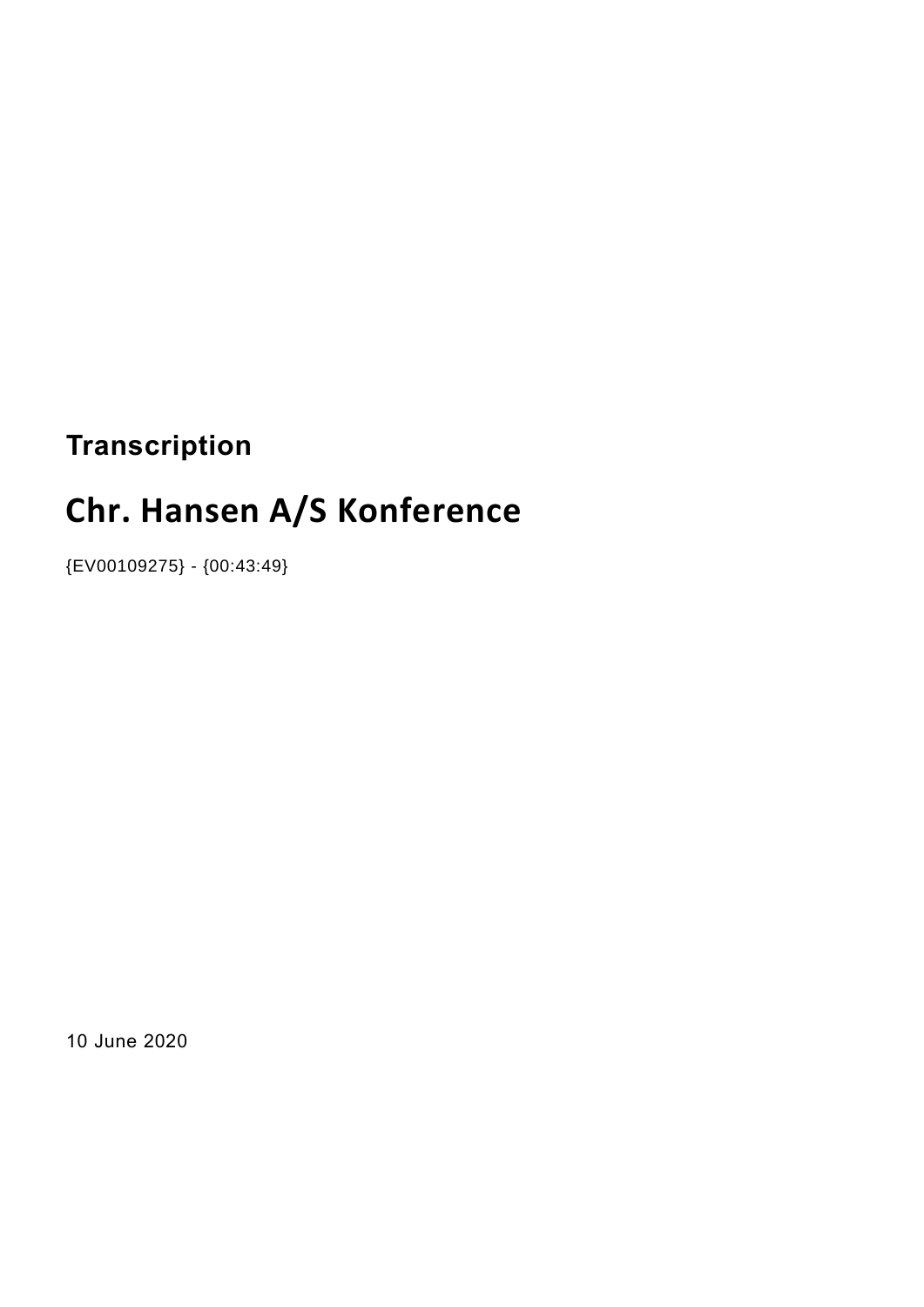{EV00109275} - {00:43:49}

# **PRESENTATION**

## **Operator**

Thank you for standing by and welcome to the presentation of Christian Hansen Holding AS conference call. At this time, all participants are in a listen only mode and there will be a presentation followed by a question and answer session at which time if you wish to ask a question, you will need to press 01 on your telephone. I must advise you that this conference is being recorded.

I would now like to hand the conference over to your speaker today, Christian Hansen CEO, Mauricio Graber. Please go ahead.

### **Mauricio Graber**

Thank you. Good afternoon everybody and welcome to today's conference call on the acquisition of UAS Labs. With me today is our CFO, Søren Westh Lonning, and the IR team. Before we begin the presentation, I want to remind everybody that on June 1st we entered into the silent period leading up to our announcement of the Q3 results on July 2nd, so we will not make any statements today around the progress of our business, nor give any comments related to our expectations for the full year, except of course those which relate to the acquisition of UAS Labs.

Before we continue, please take notice of the safe harbour statement on slide two. Thank you. Let's turn to page three.

Yesterday, as you have seen by now, we announced the acquisition of UAS Labs. The acquisition fits very well to our strategy of pursuing bolt-on acquisitions that can extend and complement our microbial platform. We strongly believe that we can build up on the strength of both companies and that we can accelerate our efforts to grow the probiotic markets with this acquisition. We are very excited to be able to welcome this great company to Christian Hansen.

UAS Labs has been expanding rapidly in the dietary supplements segment over the past years and made particular gains in the multispecies, high-potency segment. This is a segment where Christian Hansen so far has not invested and as such, the combination of the two companies is a great fit with good complementary positions.

In addition to producing probiotic cultures, UAS Labs has also developed its own products, including the scientific documentation to support the related trademarks. Financially, UAS Labs is expected to realise sales of around USD 85 million in this calendar year with an EBITDA of more than USD 30 million. They have grown very strongly over the past three to four years and we believe this business will continue to outperform the underlying dietary supplements market.

In addition to the commercial activities and strengths, we also gain two factories in Wisconsin close to our US headquarters. These two factories have been recently completed and have very high standard and both are GMP facilities. They are an important element in our decision to acquire USA Labs because it allows us more flexibility in production, it reduces the enterprise risk by geographical diversification, and adds much more downstream processing capacity to our microbial platform.

Continuing to the next page, I would like to mention that in addition to the strategic rationale just mentioned related to the production synergies, there are also commercial and innovation synergies in this acquisition. By acquiring UAS Labs, we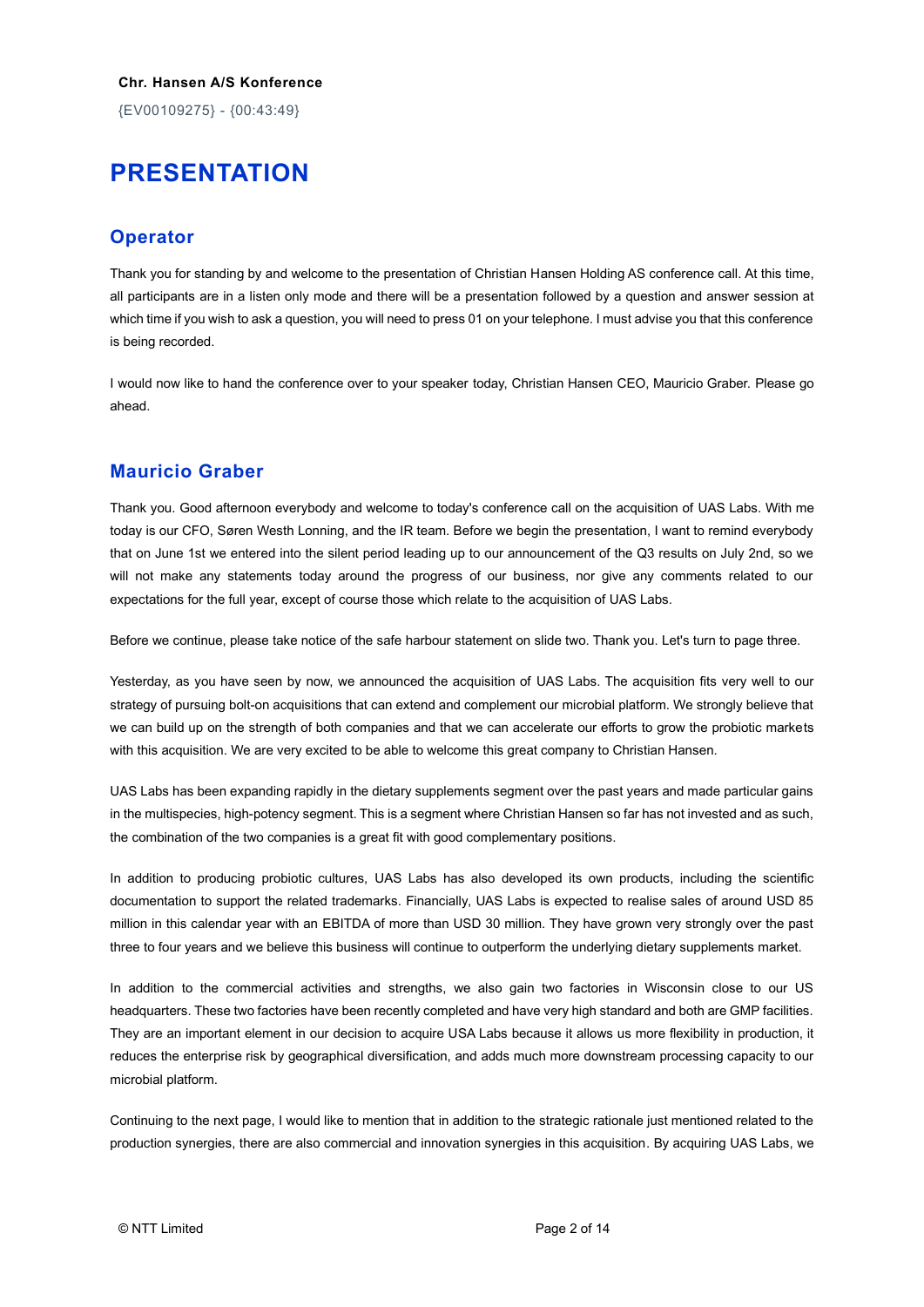#### {EV00109275} - {00:43:49}

gain access to a portfolio of trademark strains within a range of indications, including digestive disorders, immune stimulation, infant probiotics, weight management and other areas.

UAS has also built a strong position in the high-potency, multispecies segment, where Christian Hansen currently has limited presence. In combination with and complementing our existing portfolio, we will simply bring a broader product range offering to our current customers. We believe that the combined portfolio will enable us to accelerate our efforts to grow our human health business globally, but especially in Asia.

We can bring our global business infrastructure to support the products of portfolio of UAS Labs and our current customers can access more trademark strains than they could before from a single supplier. We also believe we can add to our innovation pipeline by developing combination products that leverage strength from across the portfolio. The two new sites that we have acquired means that we will have more flexibility in production and in phasing of future capital investments.

The new sites will be able to produce any of the products in our human health portfolio and can also support the food cultures and enzymes business if needed. So, there will be operational flexibility and also gain investment flexibility in how we face our capex in the years ahead.

Finally, we will be able to realise synergies in our existing business and reduce costs and optimise production in other areas. With that, I would like to pass the word to CFO, Søren Westh Lonning.

## **Søren Westh Lonning**

Thank you, Mauricio, and please turn to the next page, page five.

This slide goes into a bit more detail to explain why the production assets of UAS Labs are important for Christian Hansen. As those of you who follow us closely will know, our microbial platform, which consists of the food cultures and enzymes and health nutrition businesses, uses a common form of production, but even though they share the same fundamentals of production, the products of the two businesses are produced in different factories and the main facility for human health is located in Denmark.

In both food cultures and enzymes, and in health and nutrition, all of our products are made through fermentation. After the fermentation process, there are several different downstream processes depending on the end application. In food cultures and enzymes, our largest business, we have internal capacity in both fermentation and in downstream [ph 00:06:53]. Indeed, we have invested in both in the past several years, whereas in human health we have focused mostly on the fermentation side internally and relied to a large extent on external providers for the downstream processing.

Given that our human health business is expanding and growing, it is necessary for us to invest in more capacity as we grow and eventually it would be necessary to build a new human health factory, including the downstream process steps. UAS Labs is in the great position of having all production steps in house and makes for an excellent acquisition force.

As I mentioned before, we will gain some business gain, gain important production capacity and lower our enterprise risk as we will no longer be dependent on a single production site for human health. The US is the largest market for Christian Hansen's human health business, so logistically it makes a lot of sense for us to increase our footprint here.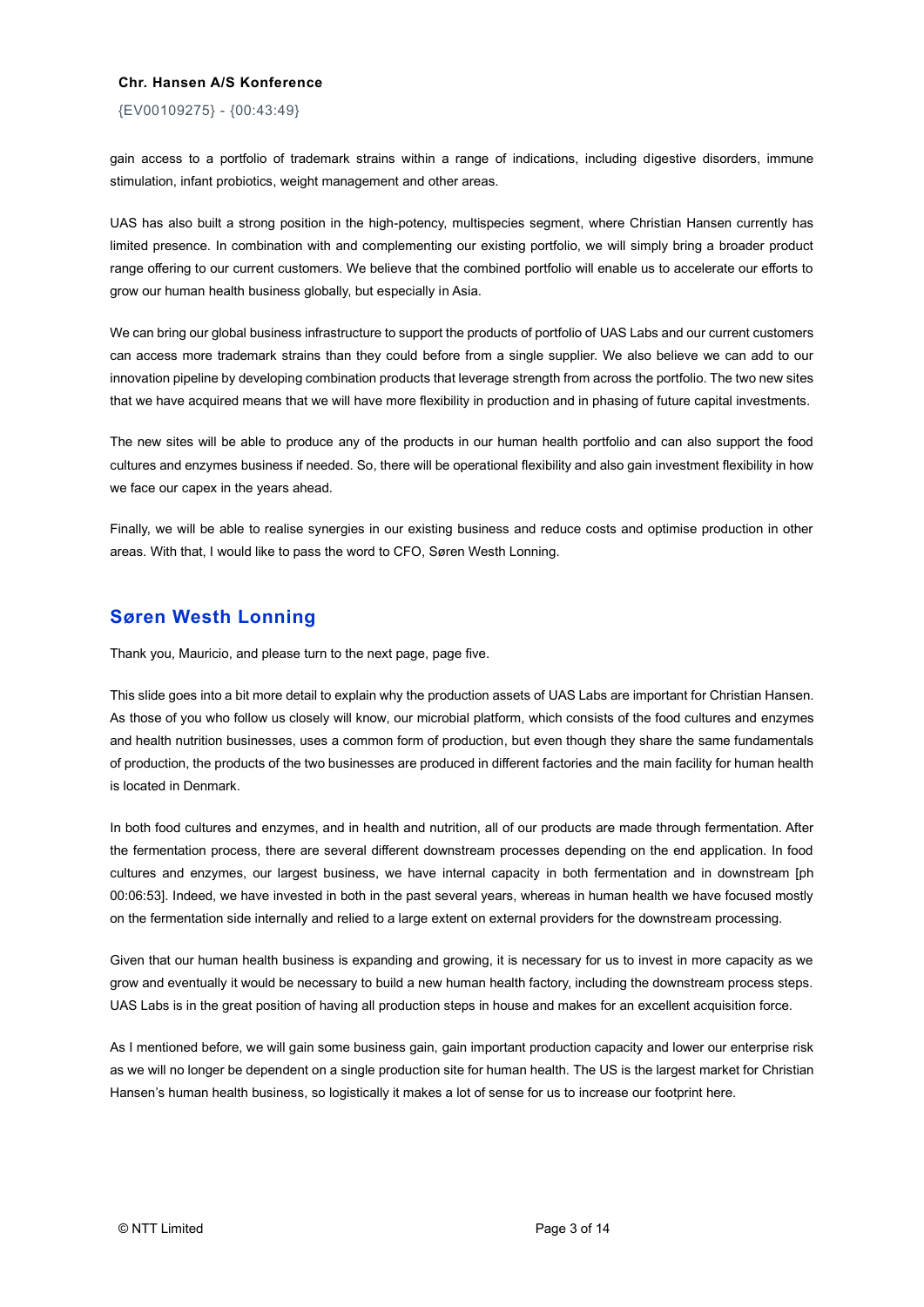#### {EV00109275} - {00:43:49}

Commercially, by having all the production steps in house, we also believe that we become a stronger partner for our customers and in a broader segment than before because we are able to offer an end to end solution for probiotics for dietary supplements.

Let's move to the next slide, slide six, and talk about the financial implications.

The acquisition has a transaction value net of taxes of 530 million US dollars, which we have financed with a low interest bridge facility provided by our core banks. The transaction means that we will be above our target leverage by the end of this financial year, but we believe that the cash generation in our business is easily strong enough to handle a minor peak in leverage, so we do not expect that this will impact our ability to responsibly pay out a dividend of 40% to 60% of net profits.

When we report our full year results, you will be able to see a payment for UAS Labs of 610 million US dollars, which is the payment we will make upon closing. But there is a tax asset with a substantial value, which we will realise over the next seven years, and we have conservatively estimated to have a net present value of 80 million US dollars.

I should mention that closing of the transaction is pending a customary regulatory review in the US and makes the exact closing date uncertain. This slight uncertainty also makes it a little difficult to predict the exact impact on our current year's outlook.

The outlook for organic growth and free cash flow before acquisition and special items are unaffected, but there could be a minor negative impact to EBIT margin before special items, the size of which will depend on the exact closing date. However, we have chosen to maintain our EBIT guidance before special items of around 29.5%.

In the next financial year, our preliminary estimate shows an expected negative impact to EBIT margin before special items of around 1% at this point due to the depreciation of the acquired assets. However, on EBITDA margin level, so before these depreciations, we expect the acquisition to be marginally accretive already by next year. Looking further ahead, we expect the acquisition to be neutral to slightly accretive to EBIT before special items by 24/25 as synergies are being realised.

Finally, although we are not guiding today for a capex level on the longer term I do want to mention again that I view the flexibility that we gain in the facing of capex projects as a positive for Christian Hansen. With this, I would now like to hand back the word to Mauricio for some closing remarks.

# **Mauricio Graber**

Thank you, Søren. To wrap up, I just have three main points as closing remarks. The acquisition of UAS Labs is fully in line with our strategy of pursuing bolt-on acquisitions. UAS Labs will be a great feat on many levels to our microbial and fermentation technology platforms. We will be able to realise synergies in both production and commercial.

With this, I would like to open up the call for the Q&A. Thank you.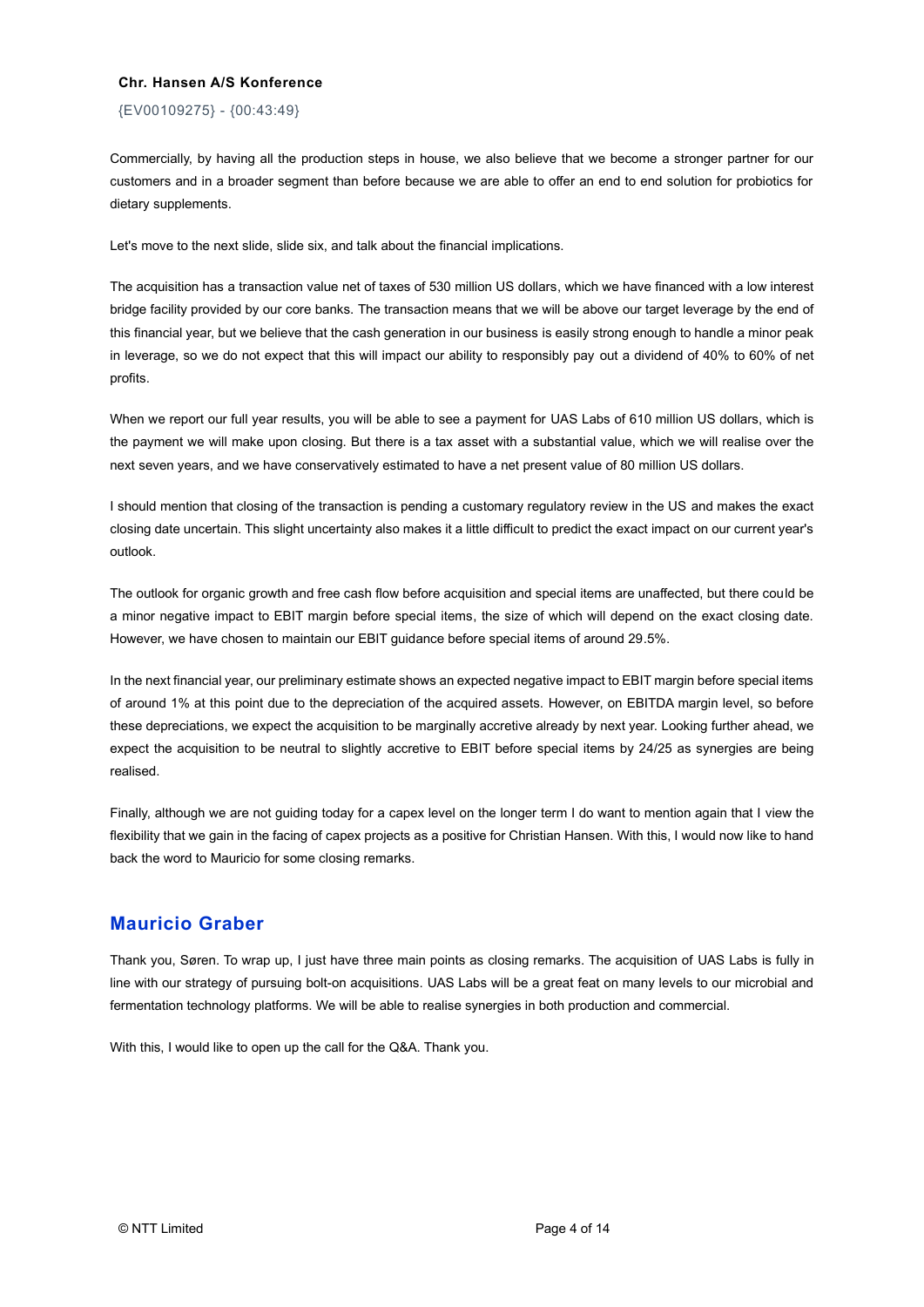{EV00109275} - {00:43:49}

# **Q&A**

# **Operator**

Ladies and gentlemen, if you have a question for the speakers, please press 01 on your telephone keypad. Our first question comes from the line of Jonas Guldbord from Danske Bank. Please go ahead.

# **Jonas Guldbord**

Yeah, good afternoon guys. A couple of questions from my side here. First of all, you've now made two acquisitions within health and nutrition, HSO Healthcare, now UAS here, and with the comments you made around the leverage that will peak a little bit above your target, should we then interpret that as you will step away from further bolt-on acquisitions in the short to medium term or will you be willing to cancel dividends or leverage the balance sheets even further to snap up more companies like this?

And then on your remarks around that the acquisition will accelerate your growth in especially Asia, could you just try and elaborate and explain why especially in Asia? And as a follow up to that, could you give a geographical split of your revenue in human health for the combined between US, Europe and Asia? Thank you.

## **Mauricio Graber**

Thank you, Jonas. This is Mauricio. I'll take the second part of your question on Asia first and then pass it to Søren to your questions on leverage. So, we mentioned Asia specifically because the Asian market is one that's really developed on the multi-strain high-potency, a lot of interest around immunity and some of the areas where UAS have capabilities but they don't have the market reach that we have, so the combination of the two companies in the go-to-market will make for an acceleration of the growth in Asia.

Obviously, among other markets, but the probiotics market in Asia is growing quite fast. Søren?

# **Søren Westh Lonning**

Yeah, when it comes to acquisitions, then I think it's important that we remind ourselves about our capital allocation priorities which favours organic growth as number one, bolt-on acquisitions as number two, ordinary dividends as number three, and excess cash distribution as number four. So, to your questions we will remain loyal to these principles and whether or not that we are ready to move on other acquisitions really depends on the attractiveness of the targets.

We would hate to say no to something we believe we can execute well and we can extract a lot of value by due to some of the other things and considerations you mentioned here. So, we remain loyal to our capital allocation principles also going forward.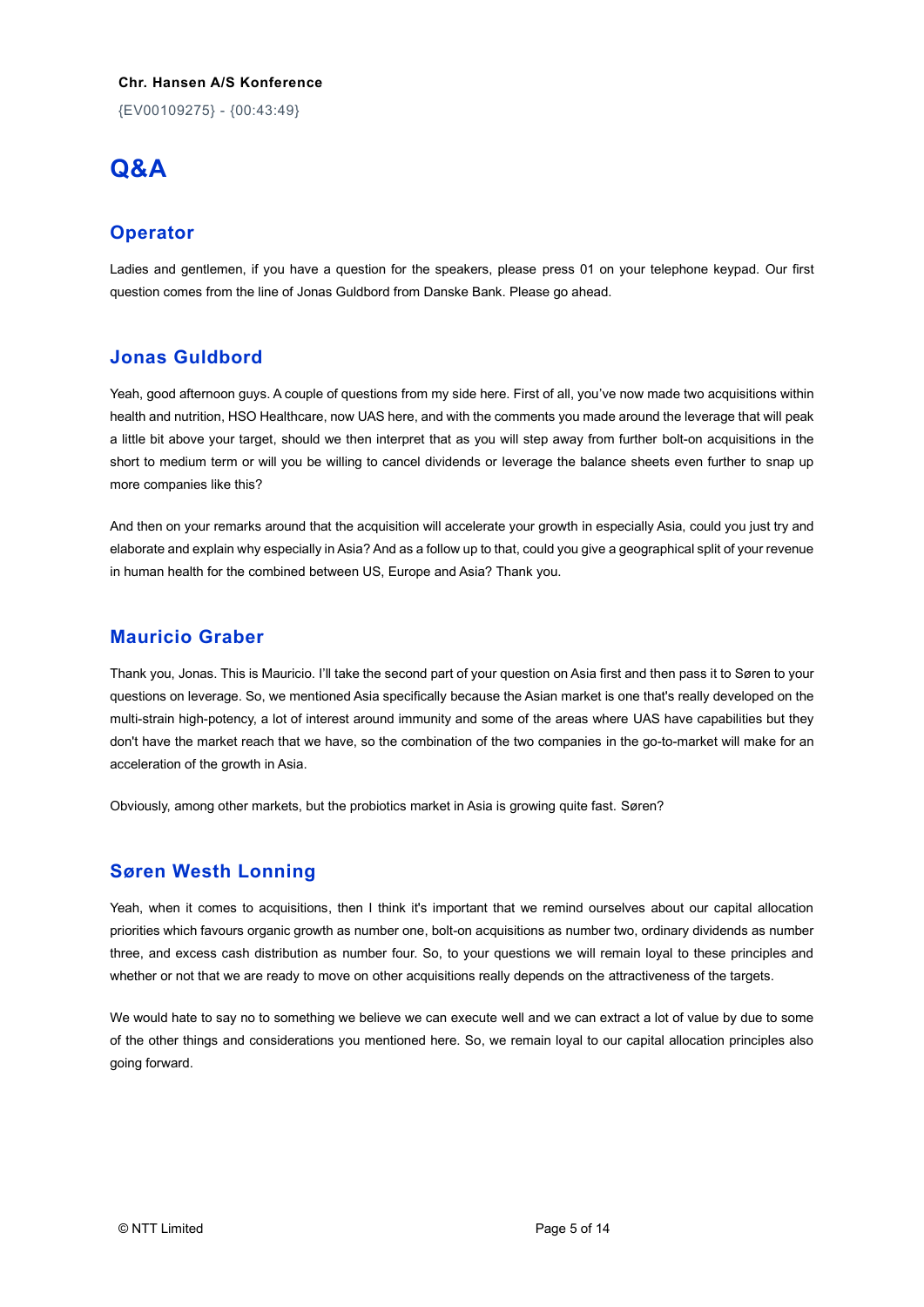{EV00109275} - {00:43:49}

## **Jonas Guldborg**

Okay, understood. Just to follow up then on how the market is out there. Is there a lot of companies like UAS? I believe you bought of course the most premium of them, but is there a lot of companies out there like UAS? And then just Mauricio if you could - I don't know if you want to - but if you could answer the question on the geographical split.

#### **Mauricio Graber**

Yes, we cannot answer the question on the geographical split. I want to represent that we have signed but it's at the fair closing, so I will refer from any comments related to market share or combined market share or regional allocation or sales on customers. We will be happy to discuss that once we have closed and we have full visibility.

To your other questions. For sure there are other probiotics market players, but I think the size and scope and production capacity and innovation from UAS Labs was of particular interest to Christian Hansen.

### **Jonas Guldborg**

Perfect. Thank you very much.

#### **Operator**

And the next question comes from the line of Søren Samsøe from SEB. Please go ahead.

#### **Søren Samsøe**

Yes, good afternoon, guys. First question on your acquisition strategy now, it seems like with this acquisition, you are now going more downstream and you have done in the past. Is this also something we should see as more of a change in strategy going forward that you are willing to go more downstream? That's the first question.

Second question is regarding the current owners of UAS, or you can say UAS at it looks today, what is the sort of debt level in that company before you take it over? And finally you can go more into detail with the synergies. Should we more expect the synergies to come under the sales and distribution and the larger reach that the UAS now will get through Christian Hansen is it more on the production site where you expect synergies. Thank you.

#### **Mauricio Graber**

Just to comment on the downstream and then pass it onto Søren for depth and synergies. On downstream, I would just say, Søren, that in the multi-strain high potency it makes sense to have the access to the downstream because it gives you a lot of flexibility and agility to service that business. I think for us to have now the capability of continuing to have strong external partnerships in our own capacity I think makes us more competitive and give us the right flexibility to manage a business with our highly documented single strength and also with the multi-strain high potency offering.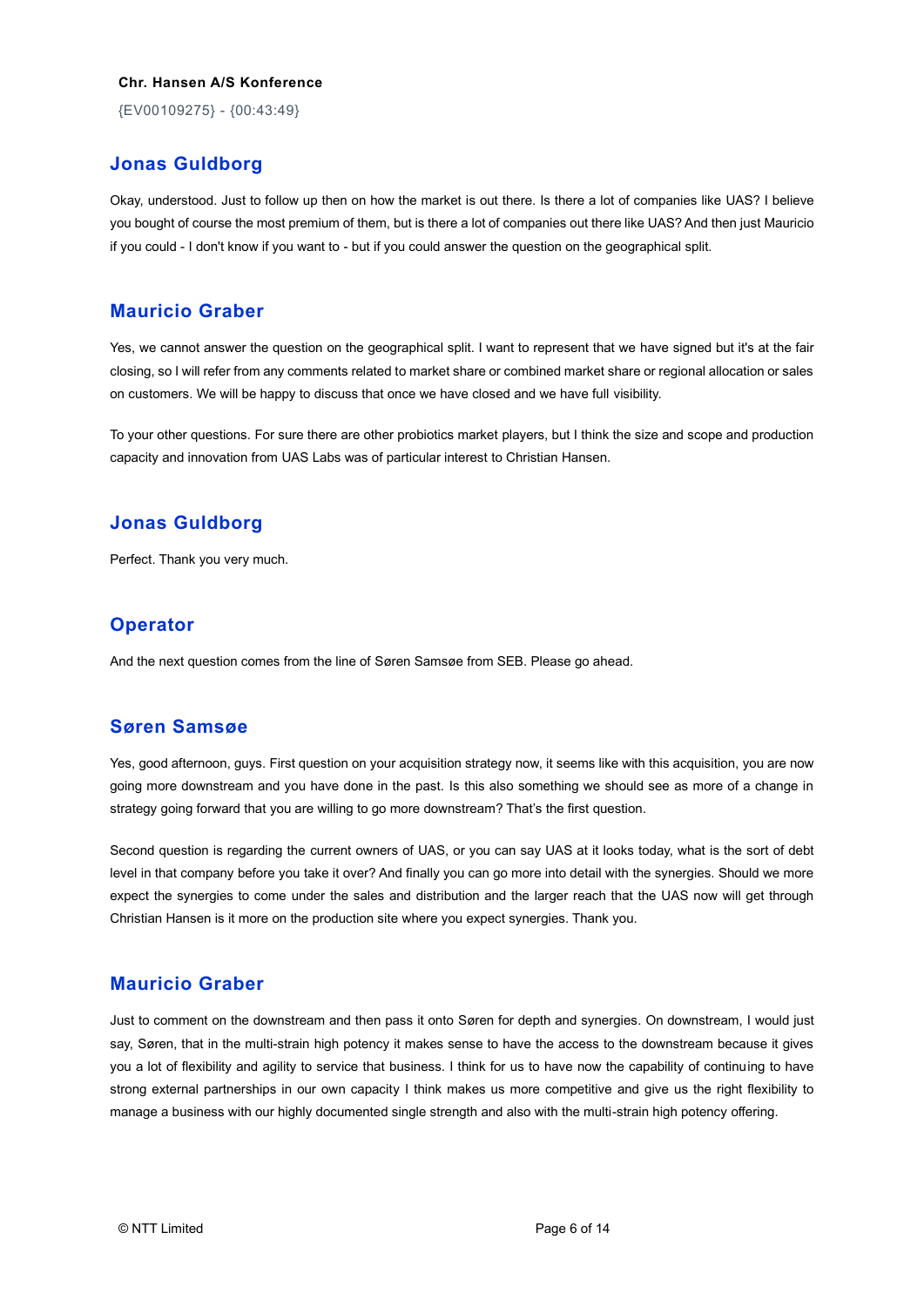{EV00109275} - {00:43:49}

## **Søren Westh Lonning**

Yeah, maybe adding that in that context, the human health business is slightly different as we are in this case producing the final end product in the form of a packaged tablet whereas when you sell a frozen culture through food cultures and enzymes or animal health, it's something that is being blended into something else. So, human health on a downstream perspective is somewhat different to the rest of our businesses.

When it comes to the debt level of the business before our ownership, you can say, it's owned largely by a financial owner and as to our understanding, the debt level is somewhere around the 2x plus EBITDA, but it's not something that has been particularly important for us to consider because we are buying the entity on a debt-free basis, so we are not taking over the financing packaging that the company had. That is for the owner to sort out and as a financial sponsor, private equity type investment, obviously they have a different way of thinking about this than we do.

To your third question regarding synergies, I would say that the synergies come in multiple shapes and forms. So we have some, which is probably a little bit some of the first one to materialise related to sourcing and to back office synergies. Then there will be some production synergies both from yield improvements, but also from utilising the capacity across the area of sharing best practises and being able to leverage this flexibility in the capex and potentially postpone some capex this way.

And then finally there are the elements of you can say cross-selling and more product creation through innovation between the combined portfolio, which is probably the element that will take the furthest time. But all of these are important for us and all of them we consider very attractive and something we will pursue at the right time and at the right speed, to not jeopardise also the great growth momentum the company is on as we see it right now.

### **Søren Samsøe**

Okay, but - thank you. Just to follow up on the question on the downstream. If you compared with the other programme acquisitions you made recently, HSO Healthcare, how does this compare because as I remember that was not so much focused on the downstream part, right?

# **Søren Westh Lonning**

No, actually the HSO business had a fully outsourced production. So, in that case of course one of the considerations is can we do it more efficiently in-house being the largest producer of bacteria in the world, and we saw when we did the MPC [ph 00:20:37] acquisition back in 2015 that we were able to take in some outsourced fermentation and significantly reduce the cost. So, that was a little bit the story about HSO.

When it comes to UAS Labs, they both do fermentation in-house and then they have this packaging format that we don't really have in-house, and that's quite, you can say, that's a different way to look at the synergies, but both of them brings very relevant synergies just quite different actually between the two companies.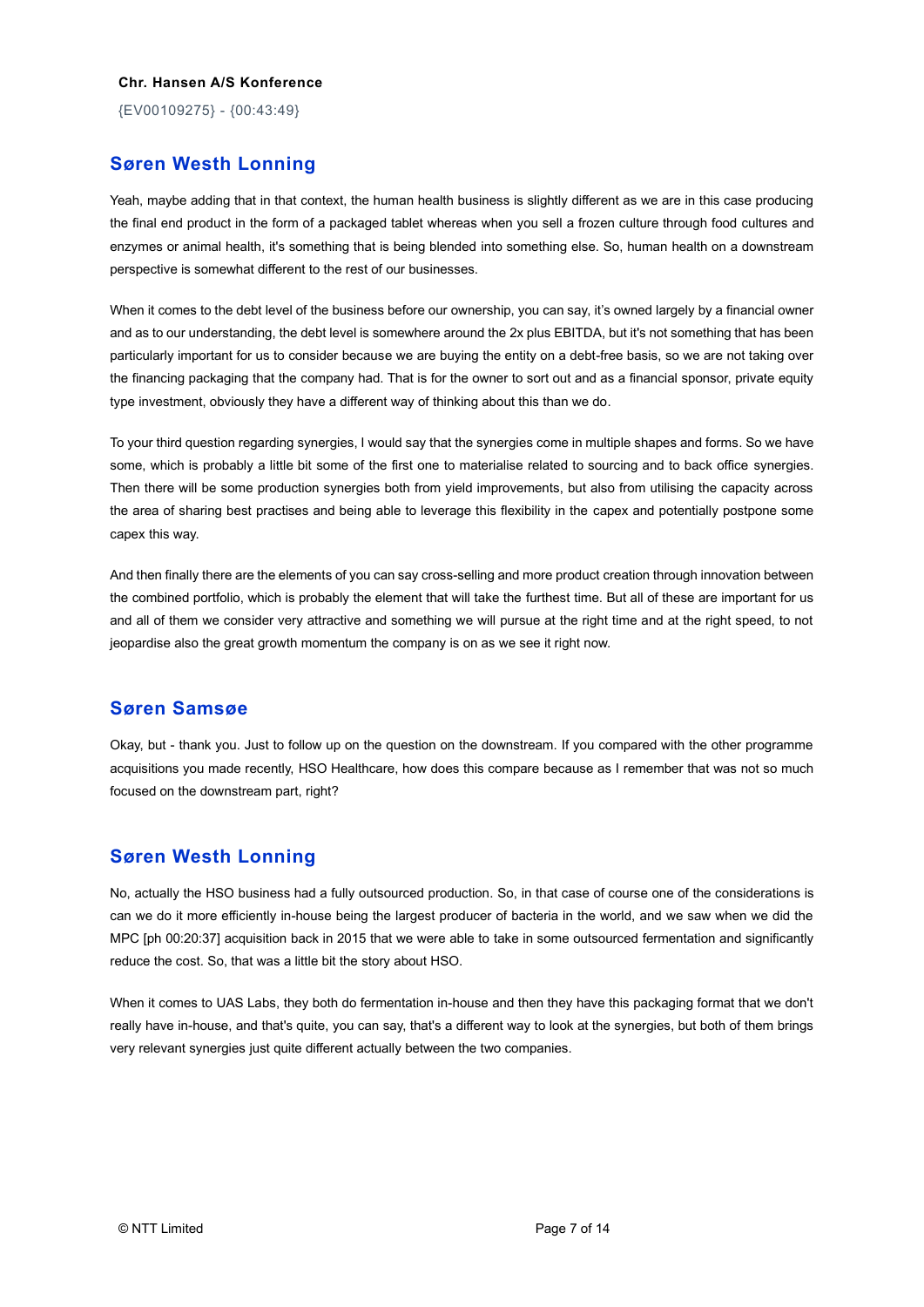{EV00109275} - {00:43:49}

# **Mauricio Graber**

Yeah, in HSO it's important to remind that we acquire basically the strengths, but we did not acquire any production assets in connection with HSO.

## **Søren Samsøe**

Okay, thank you very helpful.

## **Operator**

And the next question comes from the line of Lars Topholm from Carnegie. Please go ahead.

# **Lars Topholm**

Yes, a few questions from me. First of all, congratulations with what seems to be a very good acquisition. So, one question you might not want to answer on sales but how much of this business is generated online and how do you predict this will affect your own online situation in the US, which, at least in the past, has been slightly problematic at times.

Then second question, so you're taking over a couple of those [? 00:22:03]. How important are Kevin [? 00:22:06] and Greg [? 00:22:05] to this business, and since I assume they become wealthy from selling it to you, how are you going to retain them, if at all, and then for how long?

Then question number three probably for you, Søren. When you mentioned that it will be EBIT margin accretive in 24/25, is that simply because there's then no longer any amortisation of purchase price allocations, and can you maybe comment on how large are the annual purchase price allocations, amortisations, and since it's EBITDA margin accretive immediately, would it also be EBIT margin accretive immediately disregarding these amortisations?

And then I have a final question. What capacity utilisation does UAS have in these two new plants? Thank you.

# **Mauricio Graber**

Very good, Lars. So, I will start. Thank you. Thanks for your comments and good questions. So, to a large extent starting with the online the business in online and retail have normalised and UAS Labs tailors to both. They tailor to retail and to online and their business happens to be quite balanced. So, we are happy with that.

Kevin and Greg are fundamental parts of building this company and are committed to the journey ahead. One of the points that we didn't comment, indeed, during the call, but I can mention is my experience is that for successful acquisitions and integrations, culture plays a very large role and my management team and myself spent quite some time with Kevin and with Greg and one of the reasons that really excited us about the acquisition was the cultural feat.

We share a passion for shaping the future of the probiotic market. These guys have done probiotics their whole life and they view Christian Hansen acquiring them as a validation of the journey that they have been on. I think that's part of the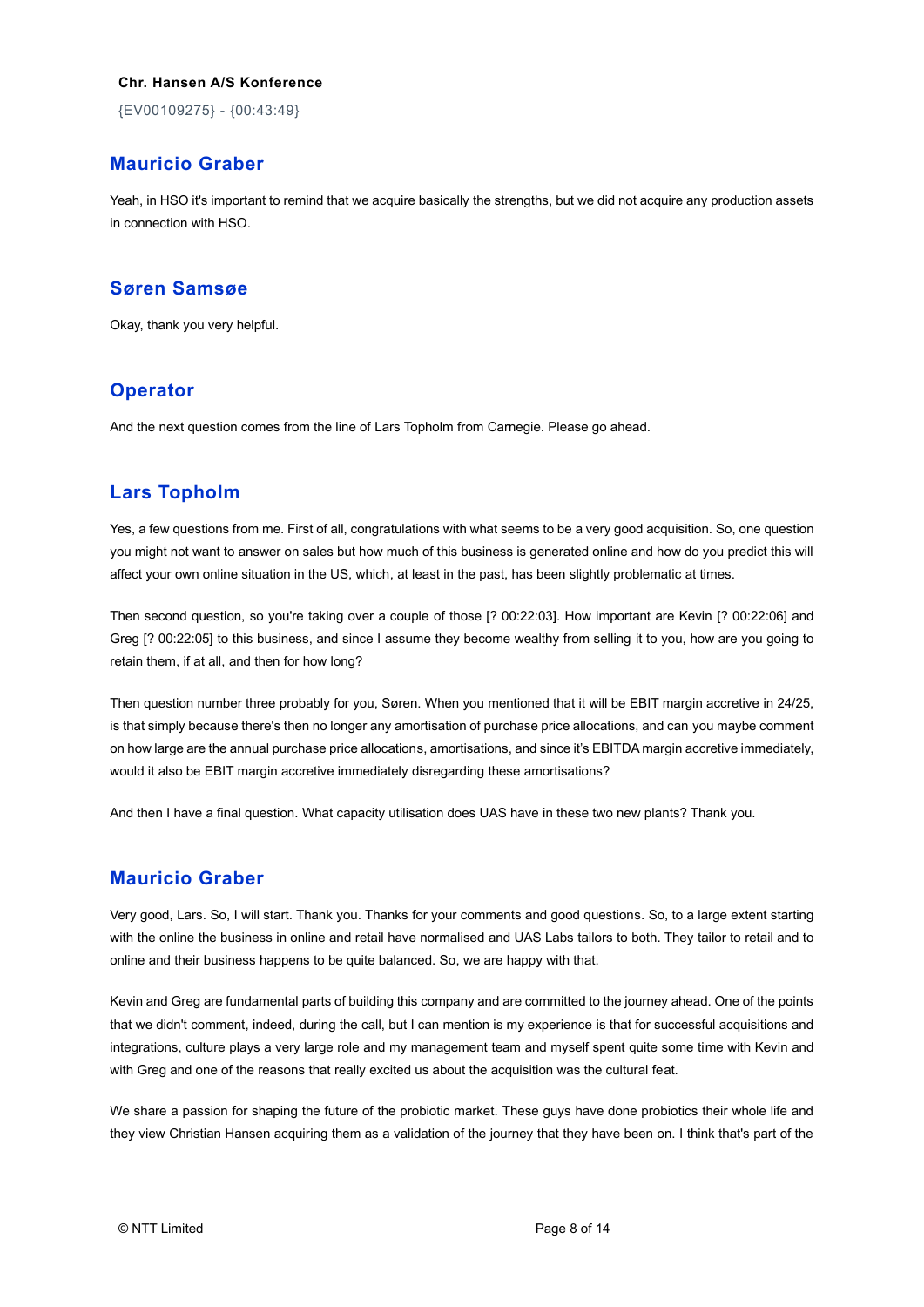{EV00109275} - {00:43:49}

reasons why we were able to acquire these business and they are committed to be part of the journey ahead for the next three to five years and very excited to be part of this company.

Maybe I'll close that comment saying also on sustainability and ESG, they are passionate about that. They have a solar plant for their factory Milwaukee and just a lot of common drivers of how we will generate value in the future.

#### **Søren Westh Lonning**

Yeah, and then I'll try to answer - address your two last questions, Lars. So, from a capacity utilisation point of view, you can say that today they're already operating with the excess capacity because it's a relatively new facility, but what is more important is that we're full starting up the 24/7 and with relatively limited investments we can actually significantly reduce - sorry, increase the capacity at the site which is a much more efficient, you could say, capacity expansion that we can do in our existing sites for this.

So, when you talk about it, maybe they're operating at something today around 70%, but we can bring that well below 50% with moving full time and also relatively modest investments –

#### **Lars Topholm**

So, just to follow up on that, does that mean we have, what you say, a mini version of the situation we had in food cultures and enzymes back under PI [ph 00:26:00] ownership where [? 00:26:04] plan was inaugurated and starting with excess capacity, which was then being filled up, which of course yielded quite good productivity gains. Could we assume you will be on a similar journey here since capacity utilisation is low?

#### **Søren Westh Lonning**

You can say there is a journey that in some ways resembles, although be it significantly smaller than what you have seen in [inaudible 00:26:30] and it's also part of the, you can say, the production synergies that we will attack it over the coming years as we grow in this business, which we have done very consistently, that we can really start leveraging some of these scale benefits.

## **Mauricio Graber**

And also take into consideration, Lars, that in human health we will need to produce a lot of different strains. So, I think the synergies for sure exists, but you need to manage it against our complex portfolio.

#### **Søren Westh Lonning**

On the margin element, which I think was your third question, you know they have a EBITDA margin today that is just slightly north of what we have as a company in Christian Hansen, so they will already from the beginning as we said be EBITDA accretive to Christian Hansen. The EBIT margin today is somewhat lower than Christian Hansen's, and more to the 25%-ish and that is driven by the fact that they have more recently made major investments relative to the size of the company.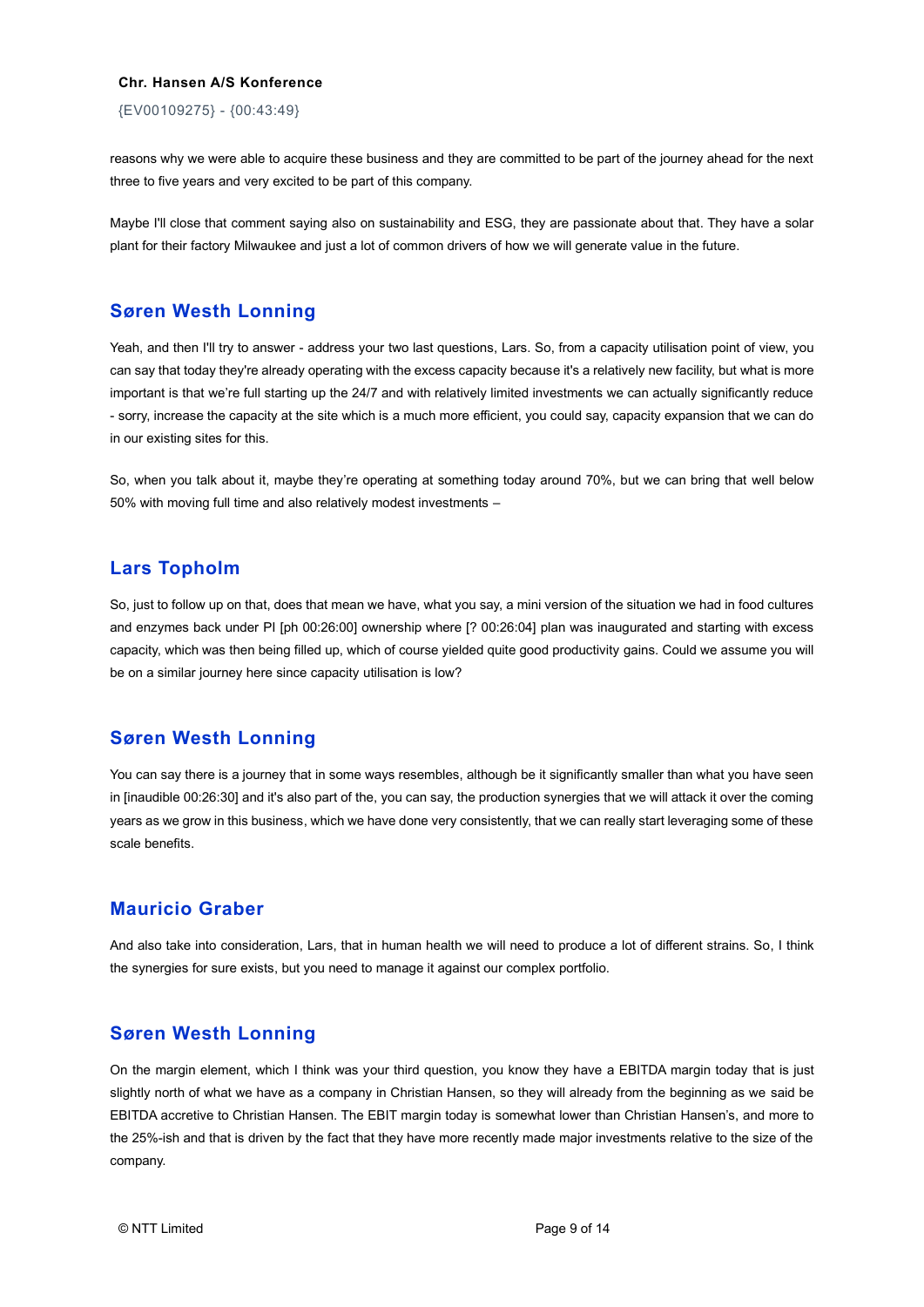{EV00109275} - {00:43:49}

So, disregarding the depreciation on the transaction payment, they would not be EBIT margin accretive, but then adding the, you can say, the assets that is being created from the transaction and is going to be depreciated going forward, that will bring – that's what we say - that will bring the entire EBIT dilution effect to around one percentage point in our coming financial year '21, but I think it's important to say there's a little bit of uncertainty because the purchase price allocation has not been fully settled yet, and that's something we will work [inaudible 00:28:27] closing and will have more specific guidance regarding this obviously when we guide for '21 in October.

So, that was just a little bit of the baseline of this. Most of the assets that will come from the transaction will be something that is being depreciated over a 10/15 year horizon and some will be goodwill that will not be depreciated and then there are some assets that will be of a shorter period than that. And then you can say that is the depreciation journey that we will see over until 25 and [? 00:29:11] also beyond that.

But it's difficult to be very exact in this given that we don't have a final PPA at this point in time.

#### **Lars Topholm**

So just to try to be slightly more exact, this feels - so, what you're saying is you expect to take it from an EBIT margin level around 25 to - if it's slightly margin enhancing in 24/25, maybe to a level, let's say, of 30% including PPA amortisation. So, that's sort of a soft guidance on the synergy potential you're seeing here on the EBIT level. Is that a fair conclusion?

## **Søren Westh Lonning**

I would say it doesn't sound completely off, but I would not like to be very specific at this point in time about that, but I follow your logic, Lars.

### **Lars Topholm**

Thank you very much. Thanks for answering my questions.

### **Operator**

And the next question comes from the line of Patrick Rafaisz from UBS. Please go ahead.

## **Patrick Rafaisz**

Thank you and good afternoon everyone and three questions please. The first would be around historical financials for UAS. Can you talk a bit more - you mentioned that they've had very strong growth over the last few years? Can you be a bit more specific and what kind of growth assumptions did you make for this business for the next three or four years, including and excluding cross-selling synergies?

The second question would be around customer overlaps. Do you - how big is the share of new customers you're adding that you can then use for your cross-selling synergies or is it essentially – is this a big overlap that you can increase the share of wallet here?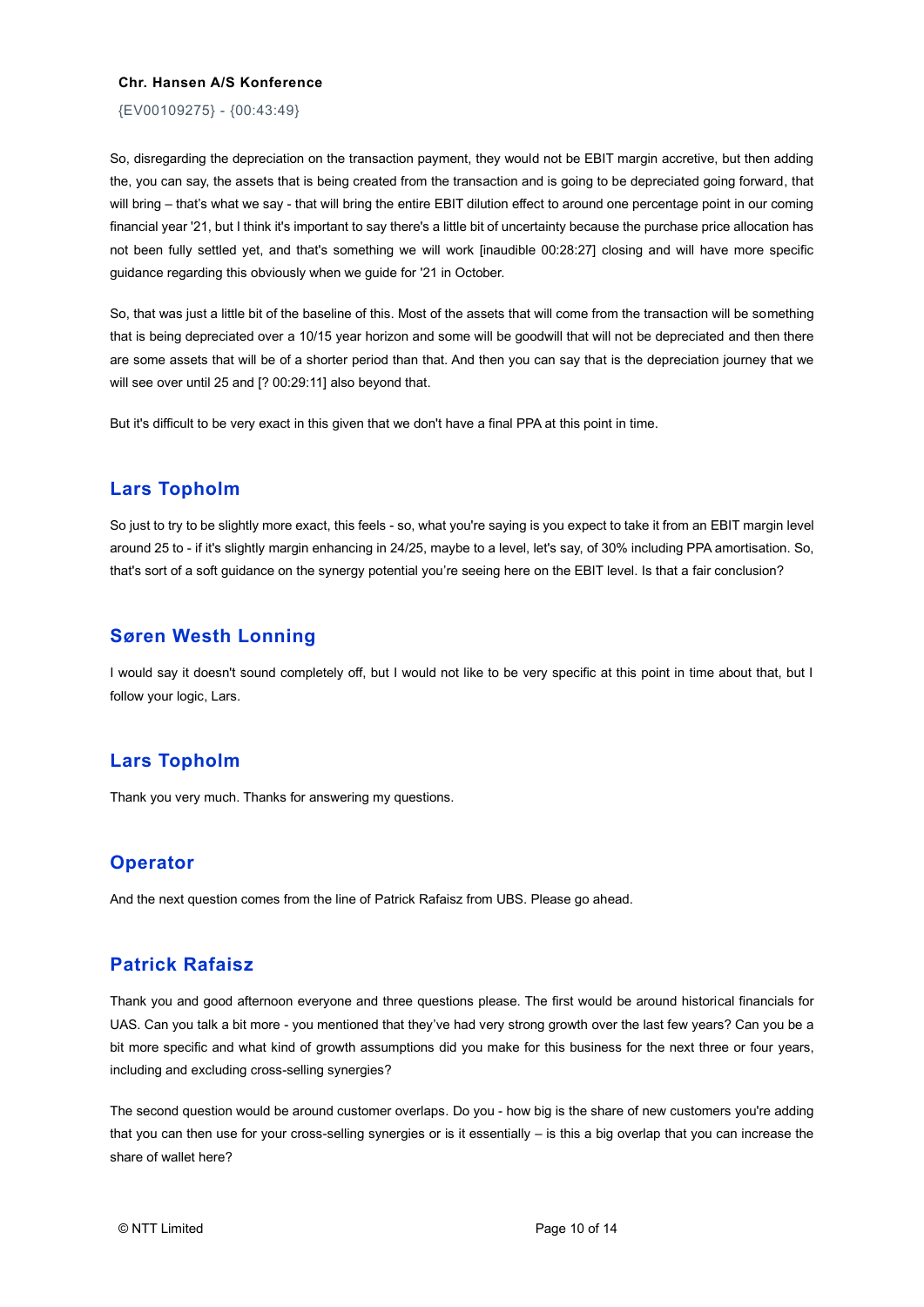{EV00109275} - {00:43:49}

And then the third question is around capex efficiency, and I fully understand what you explained that this will provide more flexibility. How much of potential capex do you save having made this acquisition? Is that something you can share some thoughts with? Thank you.

#### **Mauricio Graber**

Let's just say, Patrick, thanks for the question. We won't be able to comment on customers as I mentioned before until the until the closing. So, we won't comment on customer overlaps or topics related to that. On historical, I think what we have said in the release is that they have been growing fast and growing ahead of the underlying market and we see that they have been a strong participant in the fast growth multi-strain segment. Søren, you want to comment on the capex growth?

### **Søren Westh Lonning**

Yeah, when it comes to the growth, if you look to the growth that this company have been able to deliver over the last three years, it's been very high double-digit growth. So, we are talking about something - we are talking – it's something that has been outgrowing the market quite significant, so it's above 15% [? 00:32:48] over the last three years. So, this team have, with their product portfolio and the way they run the business, really demonstrated a strong capability for growth and they've done so while they have built the organisation and the infrastructure that they have.

When it comes forward, we will not give exact guidance to what you expect but I think it's fair to assume that we're buying this because we believe that we can - UAS can continue a very strong growth journey and that we can combine, can outgrow, the market for dietary supplements.

Now, when it comes to synergies, one of the things also just to note is that the UAS Labs organisation is very strong from a sales point of view in North America, whereas when it comes outside of North America, our presence is stronger and that allows also a broader exposure of the product portfolio of UAS Labs being distributed outside North America, which we believe is one of the commercial synergies that we can obtain.

And then, in terms of the capex, I cannot give you a specific guidance on that. I think we will come back. There are many moving pieces in this puzzle here. What we can say it gives capacity we didn't have before, and that will clearly be a benefit, and it will offer flexibility, and it will allow us to play around with the timing of various capex, but we will give him more complete update on this when we update you on the - at our next - when we finalise our strategy and have a capital markets day and then we can provide a more granular view on the overall capex expectations.

### **Mauricio Graber**

[inaudible 00:34:45] having our established human health plant in Denmark plus the new UAS facilities in the US. That is one of our largest markets for human health probiotics. Provides very good diversification in our logistic platform as well.

## **Patrick Rafaisz**

Can I just follow up very quickly? And thanks for all this. It's very useful. Stepping away from the historical sales development. Can you also make a comment about how profitability developed at UAS over the last three to four years?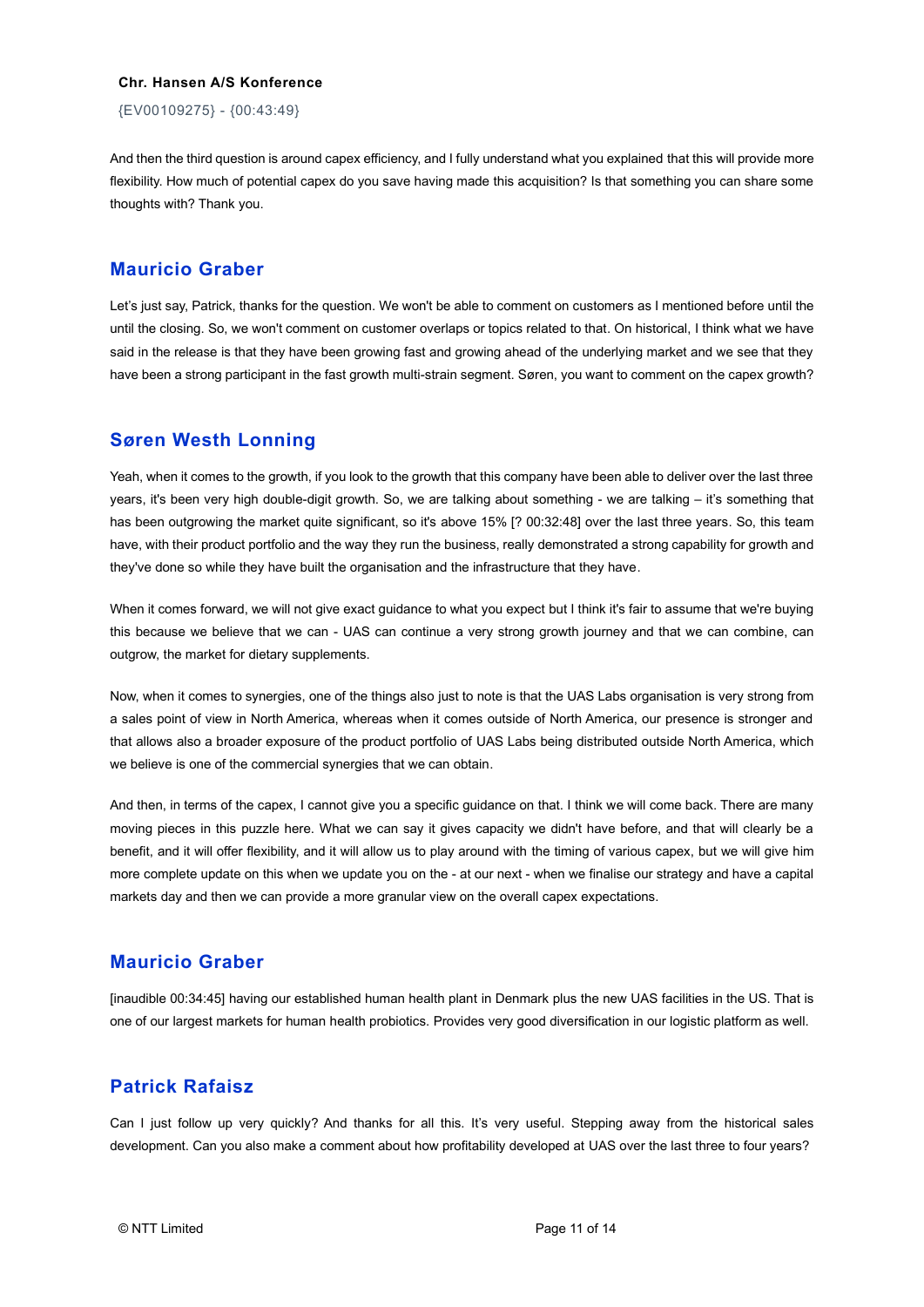{EV00109275} - {00:43:49}

## **Søren Westh Lonning**

Yeah, but profitability has developed very strongly and reflecting that they have a very strong sales growth and having already made some investment to take that on. They have been able to deliver very strong scalability in the last couple of years. So, they have also seen a very strong traction on profitability in addition to the top line in recent years.

### **Mauricio Graber**

And very steady is not that it has a sudden jump or anything like that. It's a pretty solid baseline on their EBIT the way we assess the case.

## **Patrick Rafaisz**

Okay, thank you very much.

#### **Operator**

And just as a reminder, if you do wish to ask a question, please press 01 on your telephone keypad now. Our next question comes from the line of Fahan Baig from Credit Suisse. Please go ahead.

# **Fahan Baig**

Hi, guys. Good afternoon. Thank you very much for the question and the conference call to discuss this acquisition. A couple of questions for me if I can. Can I just come back to the margin, the margin commentary on this acquisition? Søren, was I right in understanding that the EBIT margin of this business is currently around 25%, but due to the depreciation on assets and the amortisation of the intangibles that you're requiring, the margin will be lower than that, something around 15% maybe, which sort of gets us to this one percentage point dilution when we go into next year?

And if that is the case and we think about 2024-2025, when it should be broadly EBIT margin neutral, is that then a combination of a reduction in depreciation and then synergies that come on top of that to get to you, to the 35% mark or thereabout?

And then the second question on margin, if I may. Completely appreciate that the 25% margin is lower and it's partly due to investments, but is there a rationale that the other reason why the margins are lower is because there is a downstream element? Also, I note that you suggested that this company pays in the higher value mid-stream but also value as well. I know they do some private label sales, so is that also a part of the reason why the margins are lower?

And then the final question, I guess for Mauricio, more broader strategic. It wasn't long ago that you suggested the dietary supplements market is not growing as fast as it was historically. But despite that, you see it being a very attractive market. Could you just give us a bit more flavour on the market and how you see the dietary supplements market going forward? I know in the US, for example, there are question marks whether it's sort of becoming a commodity because of the fact that it is very difficult to make health claims and there are a number of other competitors making probably unfaithful claims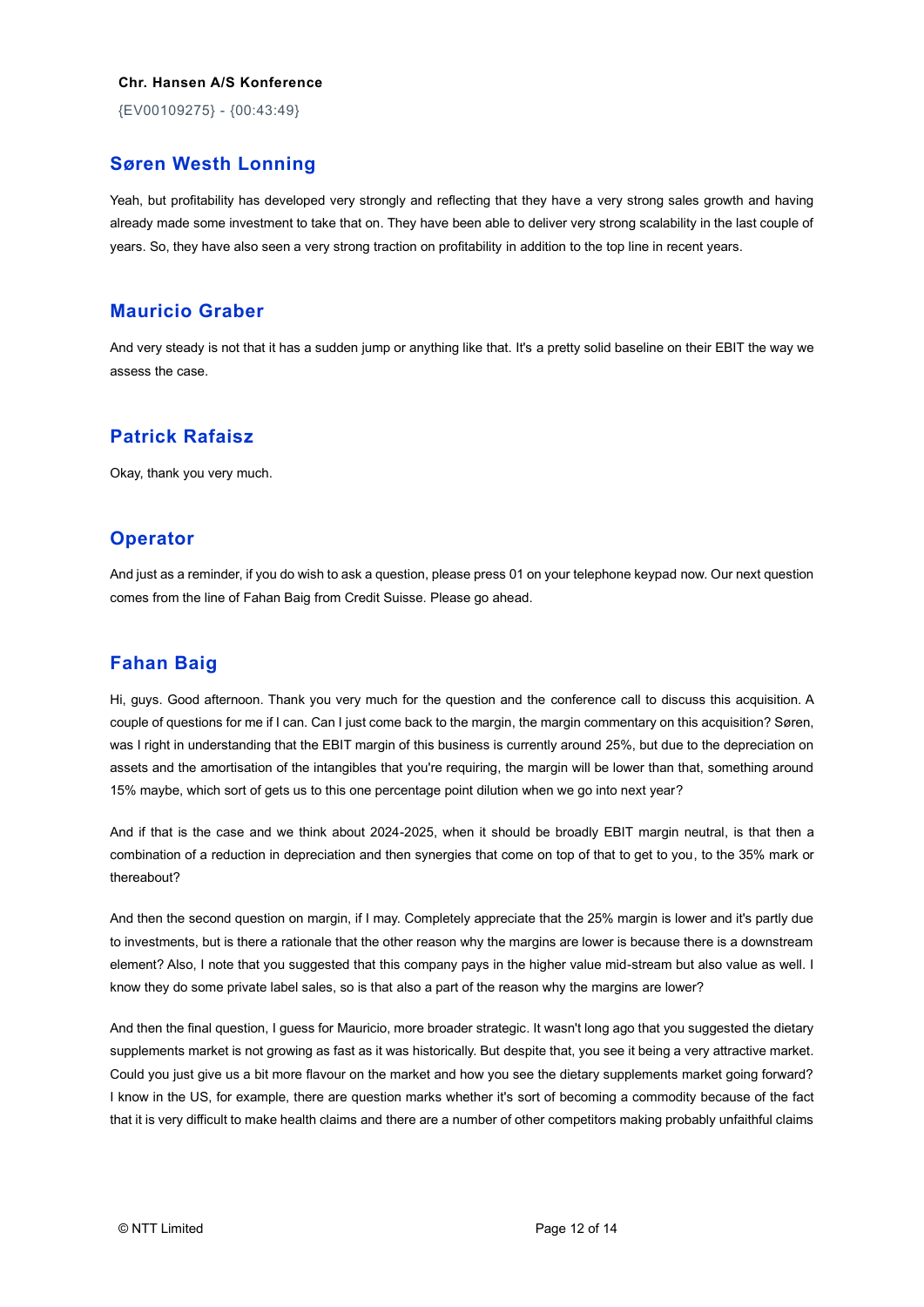{EV00109275} - {00:43:49}

regarding the product. And how you - what makes you confident that bringing UAS could potentially accelerate the growth of this category. Thank you.

#### **Mauricio Graber**

So, I'll start with the strategic question first and obviously probiotics is quarter [ph 00:39:06] of our microbial and fermentation technology platforms and we are a leading player in probiotics. And while for sure, the category growth we have mentioned a few quarters back moved a little bit down to what we have said mid-single digits, the relevance of probiotic post-COVID-19 I think will be higher.

The interest on immune preventive health and the role that probiotics will play in the future, I think, gives a very strong feat to Christian Hansen, our purpose and our strategy. And I would probably complement that by saying that what we have seen in probiotics is also a global expansion, a category that we have the capabilities to outgrow the underlying market and where the combined strength of UAS Labs and Christian Hansen would give us even a stronger position. So, that's why strategically, you have seen that we have made two acquisitions in this space with HSO and UAS Labs.

In relation to your question around the margin of the downstream business. So, the way to think about it is on bulk fermentation, I think the margin of UAS Labs and Christian Hansen is very similar. I would not consider their ability to price and their ability to drive value any different. And the downstream process, you are right, is probably less - on percentage margin lower but it still on absolute margin additive to capturing value of the end product that you deliver to the customer.

And today Christian Hanse does it with outside partners and HSO does it with insourcing capabilities that I think will enable us to be a stronger player as I outlined.

# **Søren Westh Lonning**

And then to your question regarding the margin improvement, what are sort of the key drivers of that. I would say that synergies and general scalabilities are by far the most important one, and then there will also be an impact of the depreciation falling – or you can say some depreciation being done in that five-year period. But that will be by far the smaller part.

The absolutely key part is the synergies and the general scalability from continuing the growth journey and filling up capacity, et cetera.

# **Fahan Baig**

Sorry, just one final question, just to follow up on the margin. The 25% margin you mentioned, is that what the business is currently? Because if it's 25% margin, I don't get to the one percentage point dilution.

### **Søren Westh Lonning**

That is where the company is before the transaction. So, it's clear that then the book value of the assets that they have, we are paying more than the book value asset and that creates new assets that need to be depreciated.